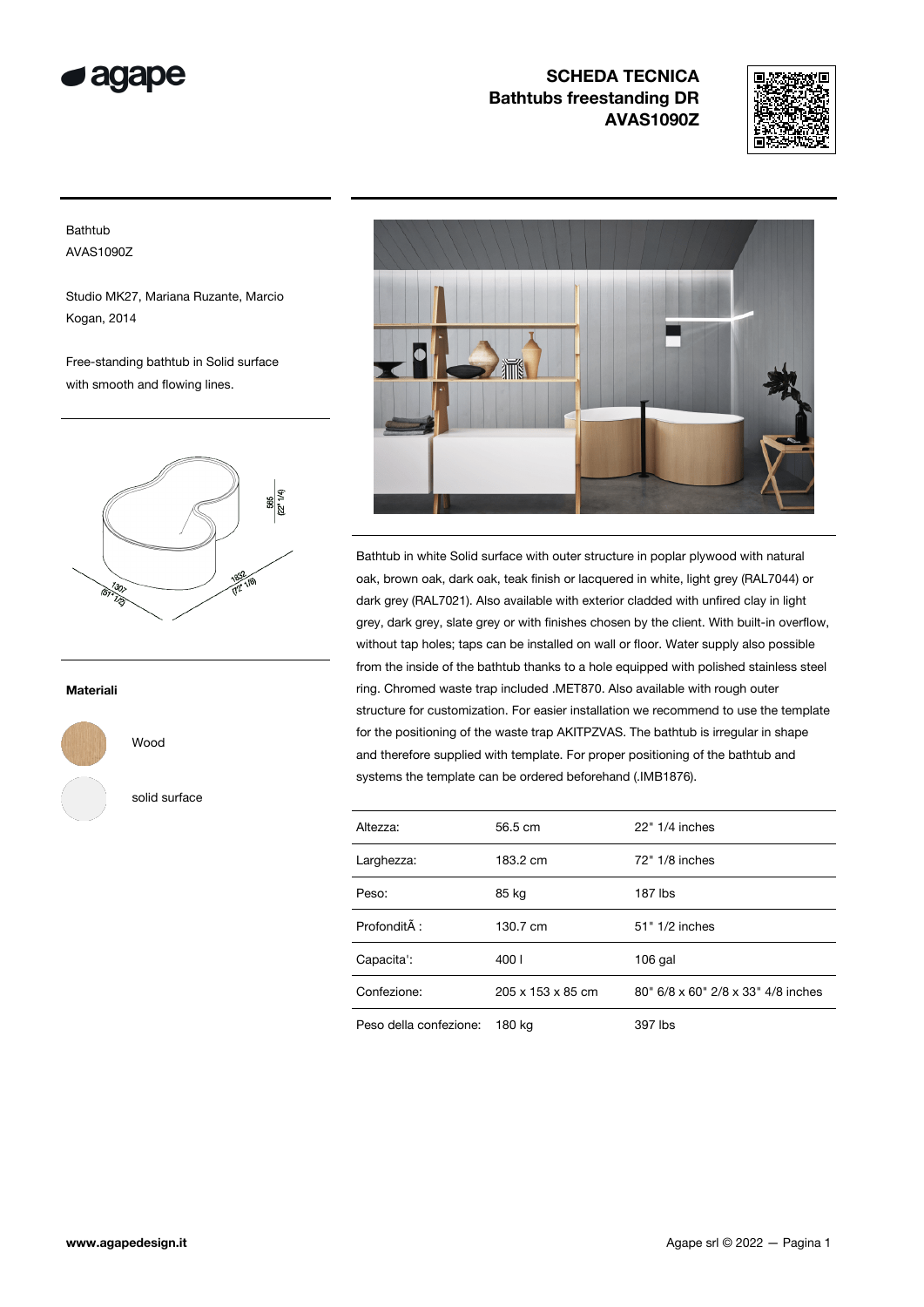



### **Main dimensions**





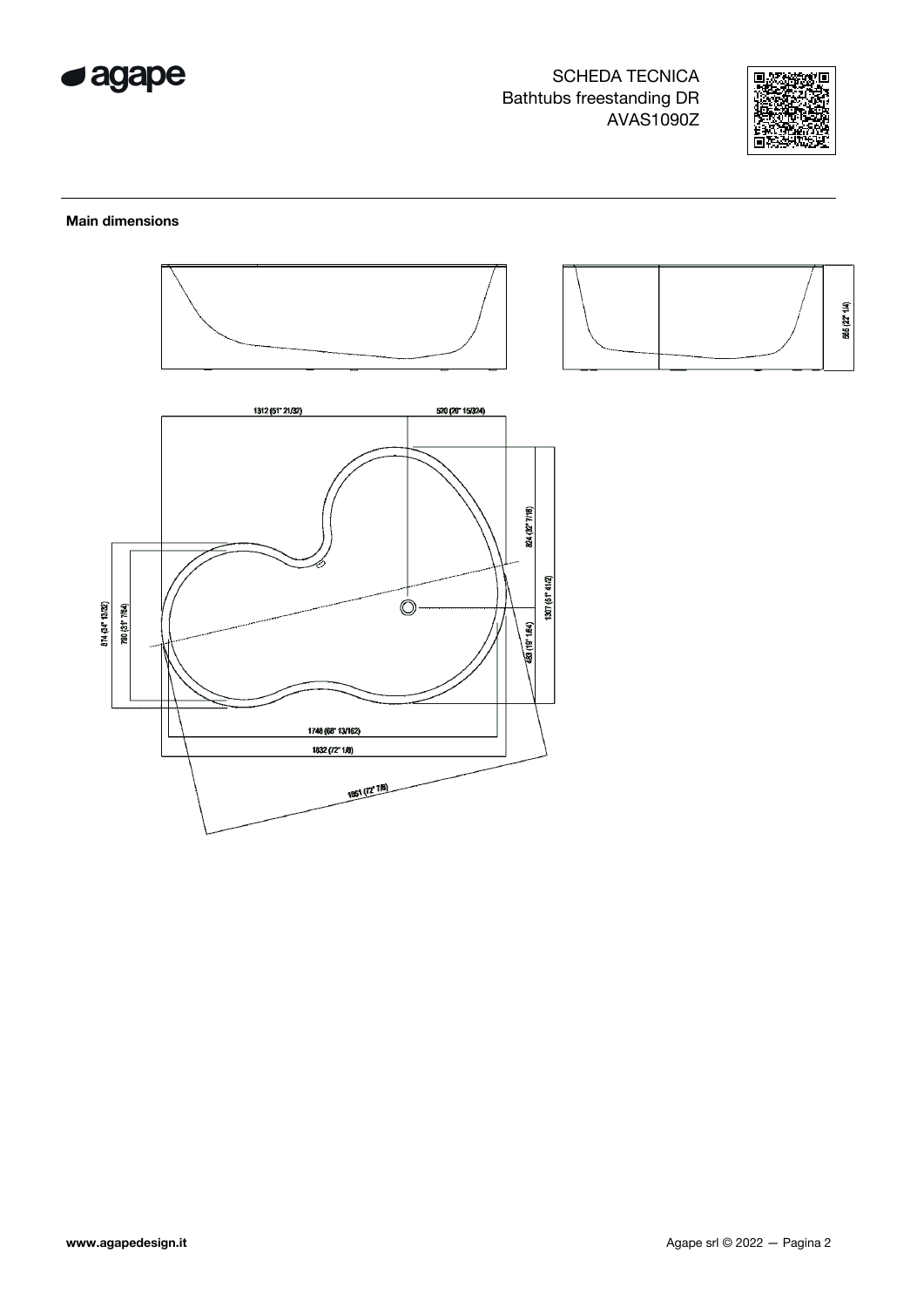



#### **Dimensions for recess**



Per un corretto posizionamento del pozzetto e della rubinetteria è<br>necessario utilizzare la dima in cartone con sagorna uguale al profilo<br>superiore della vasca.

For a correct positioning of the recess and the tap it is necessary to use the carton template with the shape of the upper rim of the bathtub.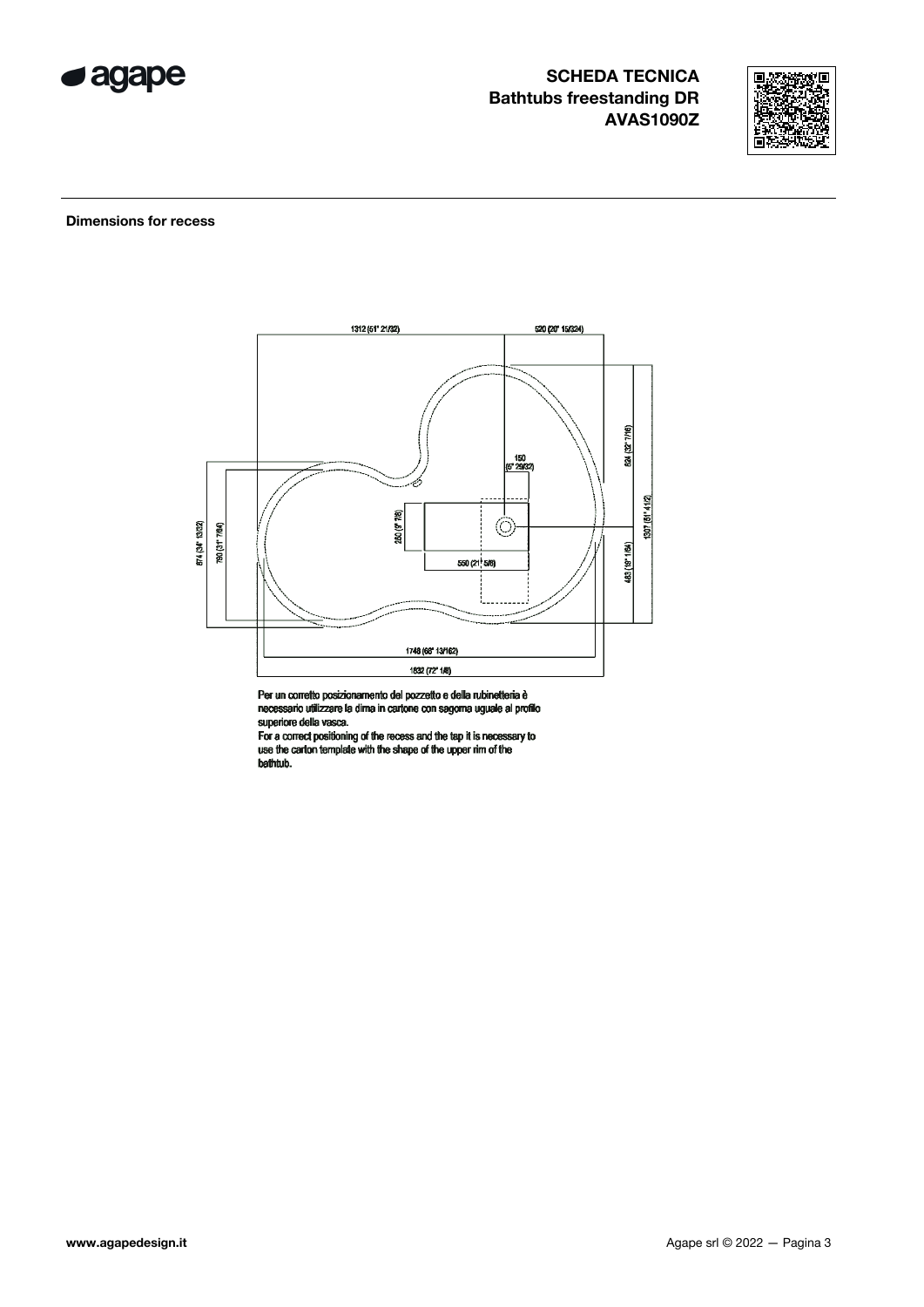



#### Dimensions for wall mounted taps



|                  |                                | $A^*$        | B**          | С             |
|------------------|--------------------------------|--------------|--------------|---------------|
| FEZ <sub>2</sub> | (AFEZ027)                      | 700 (27"1/2) |              | 80 (25/32")   |
| <b>LIMÓN</b>     | (.ELIM437D, .ELIM443)          | 700 (27"1/2) |              | 80 (25/32")   |
| <b>MEMORY</b>    | (AMEM324, AMEM342, AMEM343)    | 700 (27"1/2) |              | 80 (25/32")   |
|                  | MEMORY MIX (.MIX437D, EMIX443) | 700 (27"1/2) |              | 80 (25/32")   |
| <b>SEN</b>       | (ASEN0912V)                    |              | 700 (27"1/2) | 20 (25/32")   |
| <b>SQUARE</b>    | (ARUB1117)                     | 700 (27"1/2) |              | 20 (25/32")   |
| <b>SQUARE</b>    | (ARUB1118)                     | 700 (27"1/2) |              | 120 (4"23/32) |

Per un corretto posizionamento del pozzetto e<br>della rubinetteria è necessario utilizzare la dima<br>in cartone con sagoma uguale al profilo della

vasca.<br>For a correct positioning of the recess and the the control postcolling of the carton template<br>tap it is necessary to use the carton template<br>with the shape of the bathtub.

<sup>\*</sup> inserasse gruppo / axial distance for tap<br>\*\* file inferiore gruppo / Tap's lower edge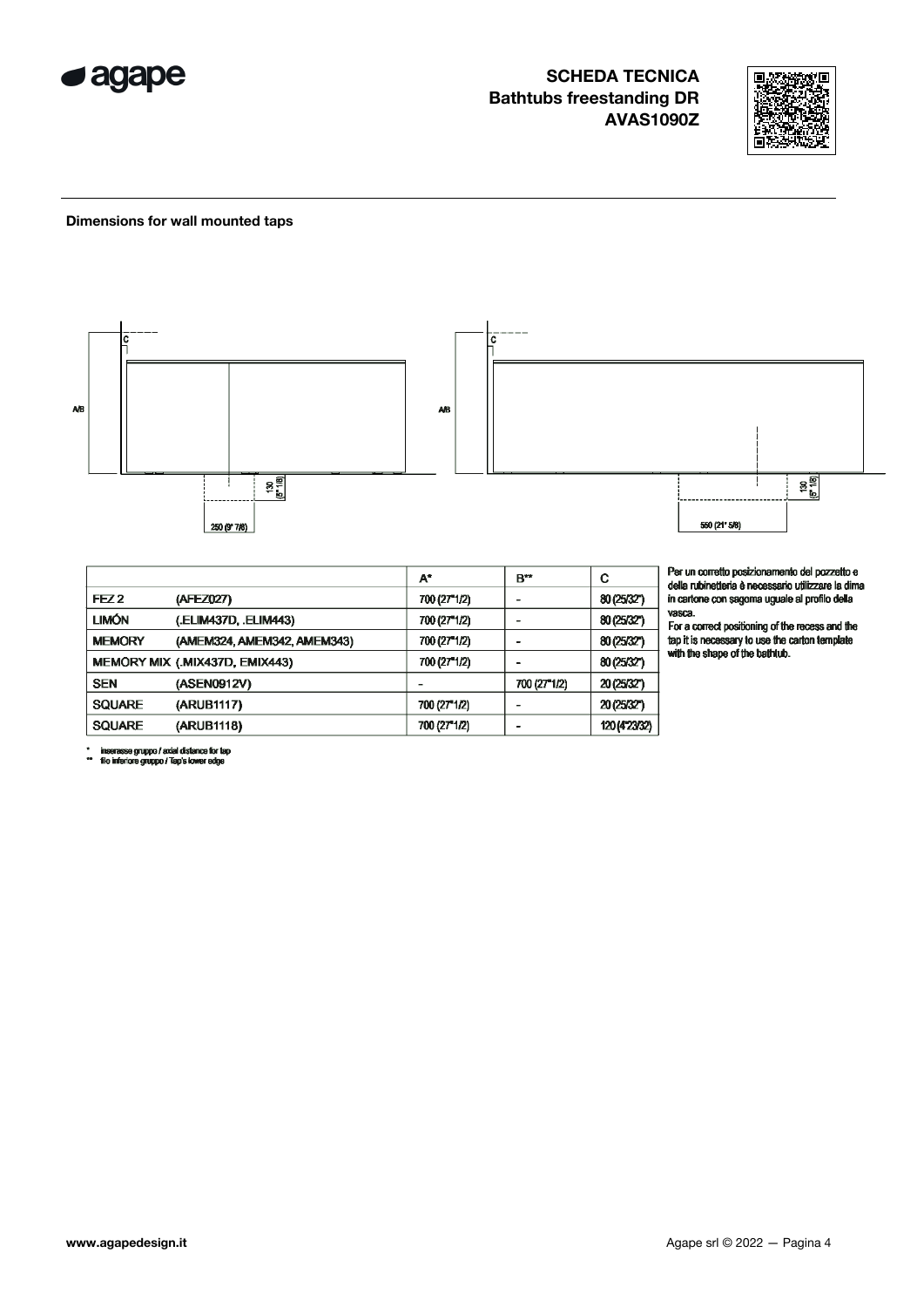



### **Dimensions for freestanding spouts**



|                                       | Α            | в             |
|---------------------------------------|--------------|---------------|
| FEZ <sub>2</sub><br>(AFEZ026, MET885) | 135 (5"5/16) | 220 (8"21/32) |
| <b>LIMÓN</b><br>(.ELIM425, .EMEM327)  | 135 (5"5/16) | 220 (8"21/32) |
| MEMORY (AMEM327, AMEM325)             | 135 (5"5/16) | 220 (8"21/32) |
| MEMORY MIX (.EMIX425, .EMEM327)       | 135 (5"5/16) | 220 (8"21/32) |
| <b>SEN</b><br>(ARUB911, ARUB977)      | 135 (5"5/16) | 220 (8"21/32) |
| SQUARE (ARUB1112, ARUB1115)           | 135 (5"5/16) | 220 (8"21/32) |

Per un corretto posizionamento del pozzetto e della rubinetteria è<br>necessario utilizzare la dima in cartone con sagoma uguale al profilo<br>superiore della vasca.<br>For a correct positioning of the recess and the tap it is nece

bathtub.